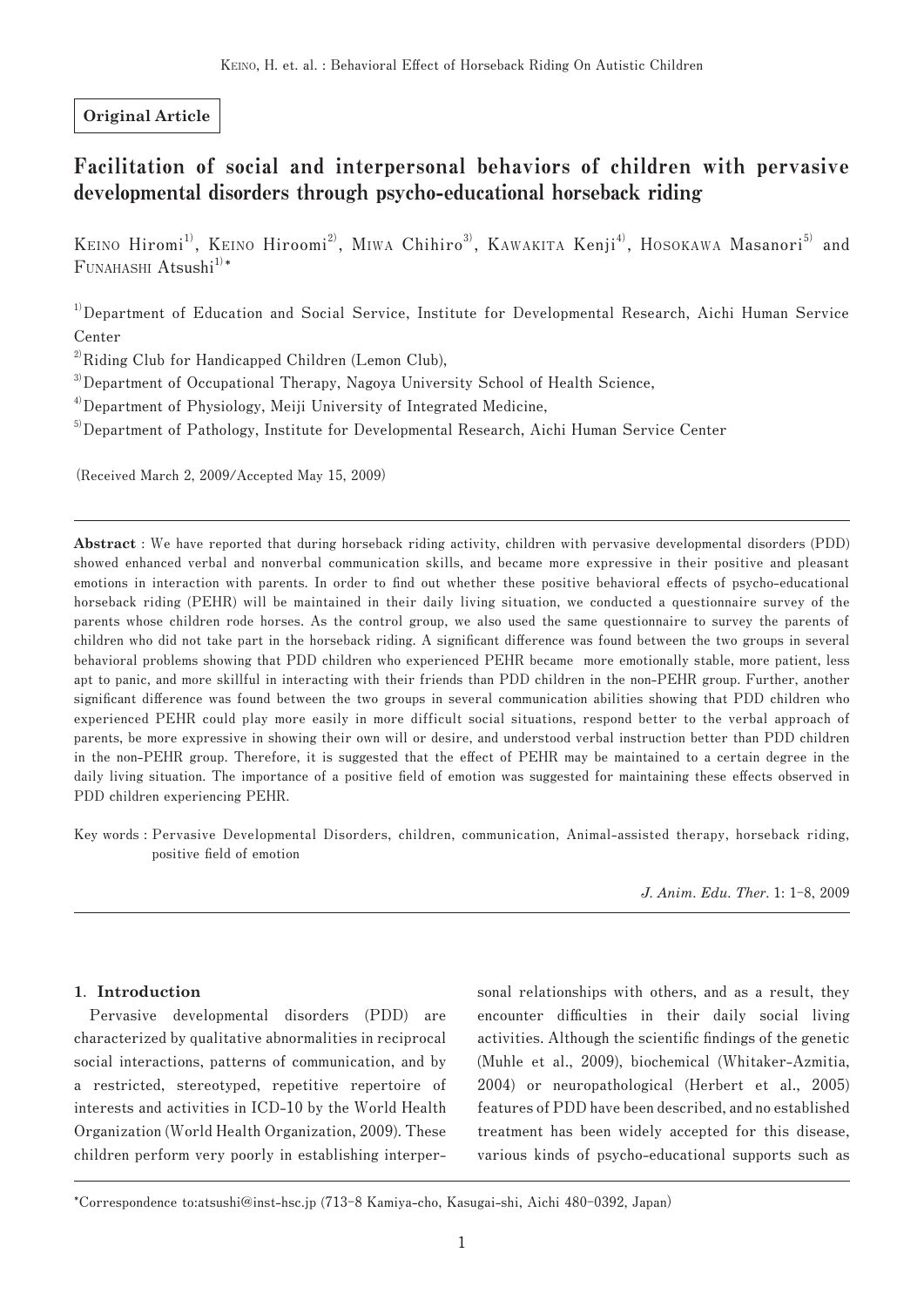**TEACCH (Panerai et al., 2002), behavioral therapy (Eldevik et al., 2006), sensory integration therapy (Schaaf and Miller, 2005), music therapy (Stephens, 2008), and milieu therapy (Mancil, 2009) have been reported to have some positive effects in facilitating the social skills of these PDD children and enhancing their quality of life.**

**Thus, many parents advocate for psychological and educational supports to facilitate the communicational skills of their children during the pre-school and school age period (Charman, 2005).**

**Recently, animal-assisted education and therapy have been reported to be very effective in facilitating the social and interpersonal behaviors of PDD children (Martin and Farnum, 2002). Horseback riding in which a horse is used as an assisting animal, was also found to be remarkably effective in facilitating the social and interpersonal behaviors of these PDD children (Leitão, 2003).**

**We have been especially supporting children through our unique psycho-educational horseback riding (PEHR) program that aims to improve the behavioral problems of these children. These children have shown apparent improvement in their interpersonal behaviors during their horseback riding trials in an arena (Keino et al., 2007). Interestingly, meaningful words were spontaneously spoken by PDD children who previously had no apparent verbal language after they participated in the new PEHR program designed to facilitate their verbal communicational ability (Keino et al., in press). However, it is not clear whether the social and communicational effects are limited to only during the horseback riding session or the positive effects or positive influence can be maintained in the daily living activities of PDD children.**

**In this study, we conducted a questionnaire survey in which the parents were asked about their awareness of the behavioral changes of their children in their daily living situation before and after the PEHR had been introduced.**

### **2. Material and methods**

**The basic procedure of PEHR is composed of 2 sessions. Each session involves three laps around the riding circle. During the first session, the horse walks all the way around the first lap and slowly trots during the second and third laps. The child then takes a short rest before remounting for the second session. During**  **the rest, the child is allowed to observe the horseback riding of his friends or to spontaneously help with the PEHR of his/her friends so as to experience the joy of helping behavior. During the second session, the horse walks or trots according to the child's request during the first and second laps. The child was allowed to play some favorite games while riding horseback and the third lap of the second session ended with the horse trotting, which most PDD children liked.**

**The PEHR program (Keino et al., 2007) composed of 10 sub-programs was introduced in order to reduce the occurrence of behavioral problems among these PDD children. Basically, the application of the PEHR program for each child was the same, but subtle changes or modifications to the program were arranged so that it properly fit the comprehension level, level of establishment, and the interest vectors of each child. Another PEHR program was also introduced which was specifically aimed at facilitating both verbal and nonverbal communication (Keino et al., in press).**

#### **3. Horses**

**The horses used in the PEHR program were a Kiso horse (Natsuka: age 10, height 138 cm) and a Haflinger (Arthur: age 11, height 148 cm). PEHR with the Kiso horse took place along a riding path (12 x 20 m) and another session performed using the Haflinger horse was conducted along a neighboring riding path (23 x 35 m). Both horses were well-trained therapy horses. The activity of both horses in the PEHR program was carefully restricted to within 2 hours per day, and behavioral and physiological stress signs of the horses were carefully checked by the horse keeper during the PEHR program. The horses were allowed to roam freely on the farm (about 45 x 70 m) during the rest of the day so that they might undergo the least amount of stress in their daily living situation.**

**Nineteen PDD children rode horseback while the horse was led by the leader. One or two side-walkers strode alongside the horse to provide support for the child under the supervision of the horse therapist. Four children at an advanced stage who could control the horse by themselves rode on the Haflinger under the supervision of the horse therapist.**

### **4. Questionnaire survey**

**A questionnaire was prepared for the parents whose children attended the PEHR (PEHR group). As a**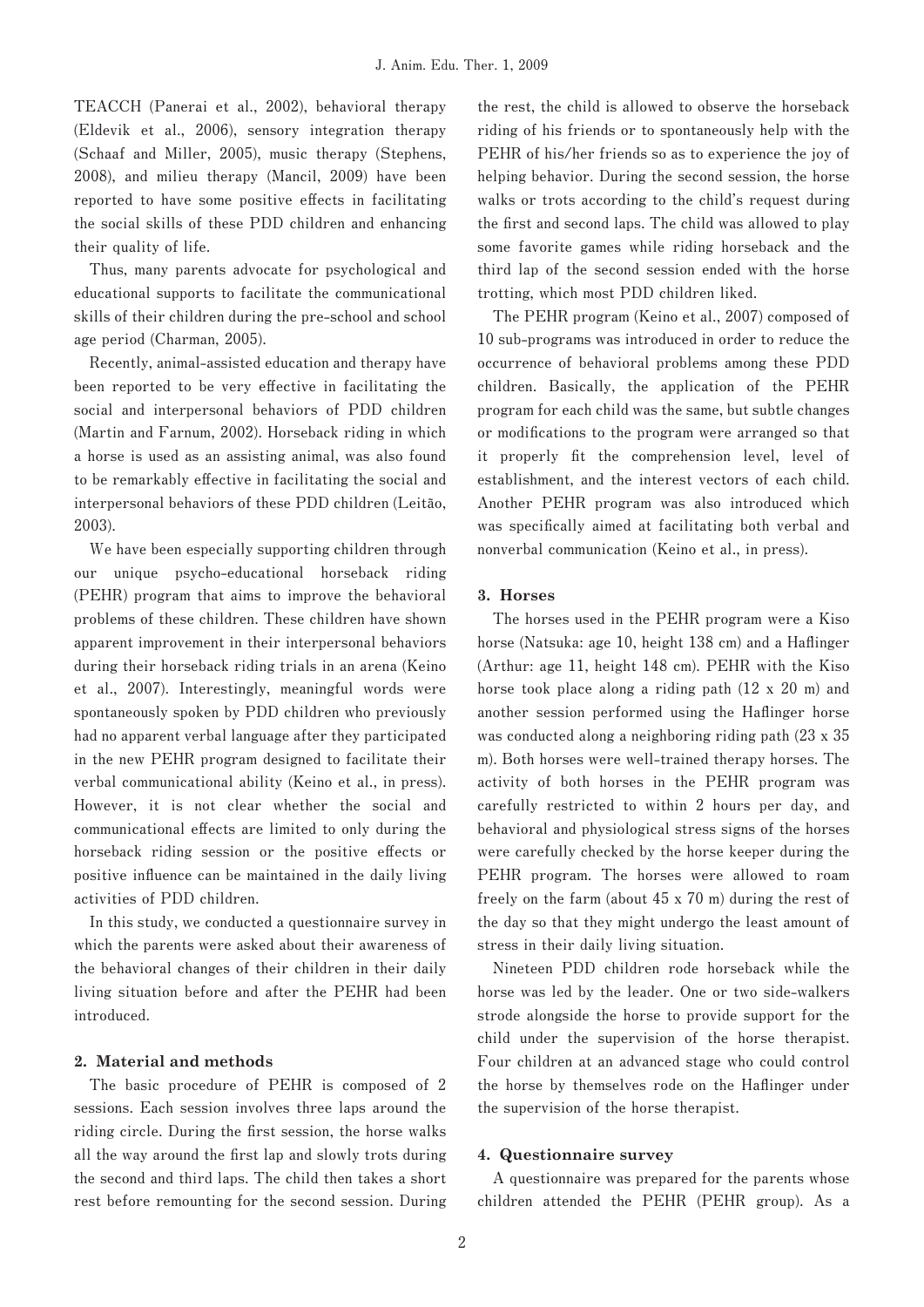**control group, we also provided the same questionnaire to the parents whose children did not attend the PEHR (Non-PEHR group). The PEHR group consisted of 22 children (19 boys and 3 girls), ranging in age from 4 years and 10 months to 16 years and 0 month (average: 9 years and 11 months) at the time of the questionnaire survey (Table 1a). The length of their horseback riding experience varied from 1 to 81 months (average: 39 months). The non-PEHR group consisted of 30 children (22 boys and 8 girls), ranging in age from 5 years and 11 months to 19 years and 2 months (average: 10 years and 8 months) at the time of the questionnaire survey (Table 1b).**

**One or two friends with no horseback riding experience were selected as a non-PEHR group for each PEHR child. The children of the non-PEHR group** 

**Table 1a Sex, age and length of horseback riding experience of PDD Children in PEHR group**

|                | Sex         | Age                            | Length of horseback<br>riding experience<br>(months) |  |  |
|----------------|-------------|--------------------------------|------------------------------------------------------|--|--|
| 1              | $\mathbf f$ | 1 month<br>6 yrs               | $\mathbf{1}$                                         |  |  |
| 2              | m           | 6 months<br>$9 \mathrm{~yrs}$  | $\mathbf{1}$                                         |  |  |
| 3              | m           | 7 yrs 7 months                 | $\overline{2}$                                       |  |  |
| $\overline{4}$ | m           | 4 yrs 10 months                | 9                                                    |  |  |
| 5              | m           | 6 yrs<br>8 months              | 14                                                   |  |  |
| 6              | m           | 11 yrs 2 months                | 26                                                   |  |  |
| 7              | m           | 10 yrs 8 months                | 26                                                   |  |  |
| 8              | m           | 10 yrs 8 months                | 26                                                   |  |  |
| 9              | m           | 7 yrs 1 month                  | 28                                                   |  |  |
| 10             | m           | 9 yrs 6 months                 | 28                                                   |  |  |
| 11             | m           | $10$ yrs $10$ months           | 41                                                   |  |  |
| 12             | m           | 3months<br>11 yrs              | 43                                                   |  |  |
| 13             | m           | 9 yrs 9months                  | 47                                                   |  |  |
| 14             | m           | 9 yrs 8months                  | 50                                                   |  |  |
| 15             | m           | 4 months<br>8 yrs              | 51                                                   |  |  |
| 16             | m           | 13 yrs 3 months                | 62                                                   |  |  |
| 17             | f           | 3 months<br>$9 \,\mathrm{yrs}$ | 64                                                   |  |  |
| 18             | f           | 8months<br>$8\;\mathrm{yrs}$   | 64                                                   |  |  |
| 19             | m           | 15 yrs 1month                  | 69                                                   |  |  |
| 20             | m           | 16 yrs 0 month                 | 71                                                   |  |  |
| 21             | m           | 13 yrs 7months                 | 78                                                   |  |  |
| 22             | m           | $13 \;{\rm yrs}$<br>6 months   | 81                                                   |  |  |

Age: mean=10 years and 2 months

Length of horseback riding experience: mean=39 months

**experienced the same daily educational and caring activities in school except for their lack of horseback riding experience compared with children in the PEHR group. Each mother of a PEHR group member was asked to retrospectively recall behaviors of her child at the time just before he/she started horseback riding and to evaluate the present behaviors of her child compared with his/her past behaviors according to** 

**Table 1b Sex, age and length-matched months of PDD children in non-PEHR group equivalent with PEHR group**

|                |     |                                    | Length-matched        |  |  |  |
|----------------|-----|------------------------------------|-----------------------|--|--|--|
|                |     |                                    | months of non-PEHR    |  |  |  |
|                | Sex | Age                                | group equivalent with |  |  |  |
|                |     |                                    | PEHR group            |  |  |  |
|                |     |                                    | (months)              |  |  |  |
| 1              | m   | 6 yrs 4 months                     | $\mathbf{1}$          |  |  |  |
| $\overline{2}$ | m   | 7 yrs 7 months                     | 1                     |  |  |  |
| 3              | m   | 8 yrs 2 months                     | 1                     |  |  |  |
| 4              | m   | 8 yrs 7 months                     | 1                     |  |  |  |
| 5              | m   | 9 yrs 1 month                      | $\mathbf{1}$          |  |  |  |
| 6              | m   | $12 \,\rm yrs$ 4 months            | $\overline{2}$        |  |  |  |
| 7              | m   | $5 \,\rm yrs$ $11 \,\rm months$    | 3                     |  |  |  |
| 8              | m   | 9 yrs 6 months                     | 9                     |  |  |  |
| 9              | m   | 10 yrs 9 months                    | 9                     |  |  |  |
| 10             | f   | 11 yrs 2 months                    | 9                     |  |  |  |
| 11             | f   | 9 yrs 0 month                      | 12                    |  |  |  |
| 12             | f   | 7 yrs 0 month                      | 14                    |  |  |  |
| 13             | f   | 7 yrs 7 months                     | 14                    |  |  |  |
| 14             | m   | $19 \ \rm{yrs} \ 2 \ months$       | 26                    |  |  |  |
| 15             | m   | 6 yrs 7 months                     | 26                    |  |  |  |
| 16             | f   | $10 \,\mathrm{yrs}$ 5 months       | 26                    |  |  |  |
| 17             | m   | 11 yrs 9 months                    | 26                    |  |  |  |
| 18             | m   | $12 \text{ yrs } 3 \text{ months}$ | 50                    |  |  |  |
| 19             | m   | $11 \,\rm yrs$ 6 months            | 51                    |  |  |  |
| 20             | f   | 8 yrs 5 months                     | 64                    |  |  |  |
| 21             | m   | 11 yrs 3 months                    | 64                    |  |  |  |
| 22             | m   | 7 yrs 1 month                      | 64                    |  |  |  |
| 23             | m   | $12 \text{ yrs } 8 \text{ months}$ | 64                    |  |  |  |
| 24             | f   | 14 yrs 6 months                    | 64                    |  |  |  |
| 25             | m   | 13 yrs 2 months                    | 68                    |  |  |  |
| 26             | f   | $16 \text{ yrs } 1 \text{ month}$  | 68                    |  |  |  |
| 27             | m   | $14 \mathrm{~yrs}~3$ months        | 71                    |  |  |  |
| 28             | m   | $15 ~\rm{yrs}~5$ months            | 71                    |  |  |  |
| 29             | m   | 8 yrs 4 months                     | 78                    |  |  |  |
| 30             | m   | 16 yrs 1 month                     | 78                    |  |  |  |

Age: mean=10 years and 8 months.

Length of horseback riding experience: mean=35 months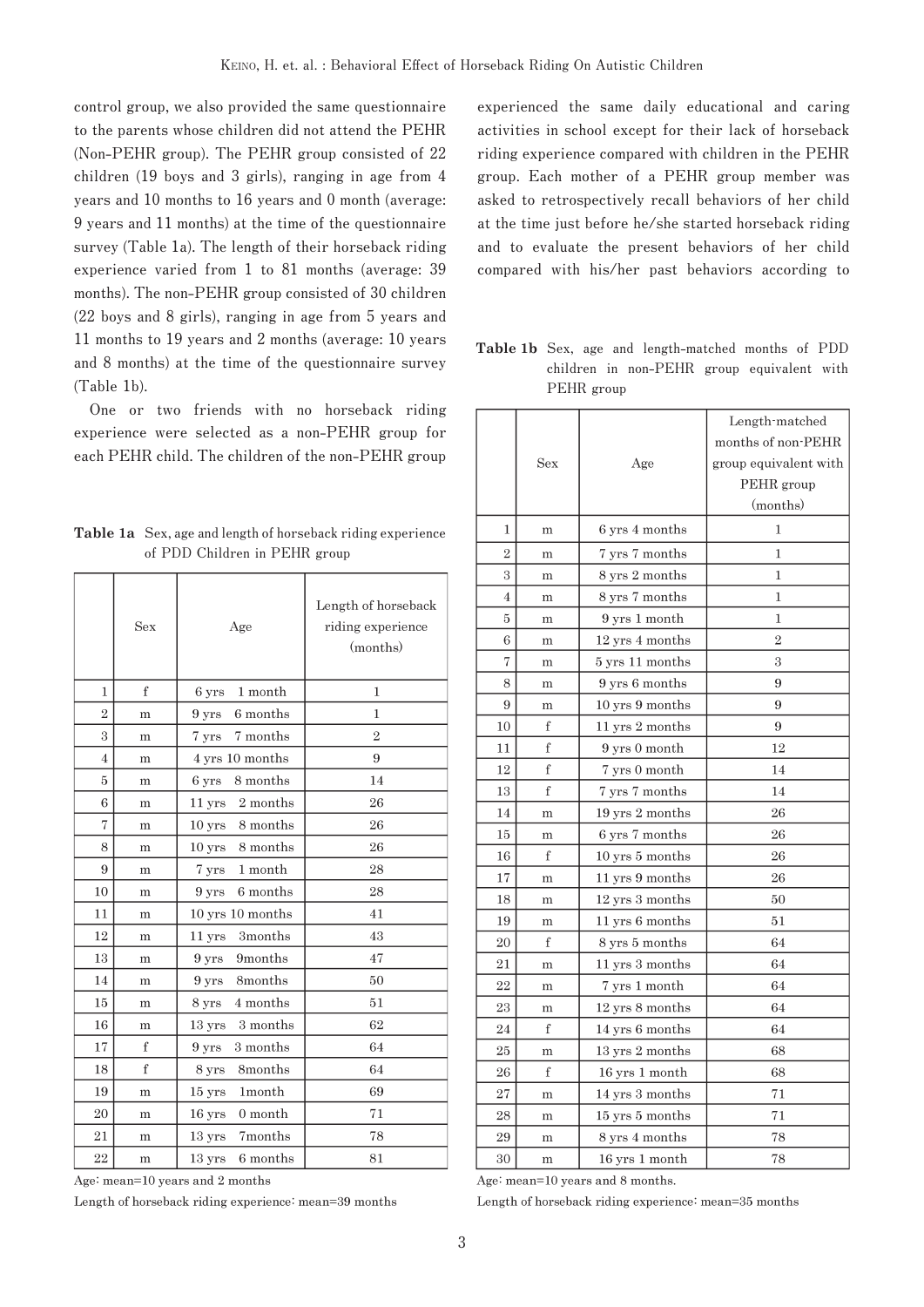**"How mother feels about her child's behaviors now." The length of time (months) during which the retrospective behavioral observation was done by each mother of a PEHR group child was carefully matched to that of his/her non-PEHR friends. The lengthmatched months of non-PEHR group equivalent with the PEHR group varied from 1 to 78 months (average: 35 months). Each mother of a non-PEHR group child was asked to recall the past behaviors of her child over the same number of months with that of the paired PEHR group. She was also asked to evaluate both the past and present behaviors of her child in the same way that a PEHR group mother did.**

**The questionnaire was composed of 10 questions concerning PDD children behavioral problems (Table 1a) and another 10 questions about the communication ability of the PDD children (Table 1b). Each question has 5 different choices (1: very much worse, 2: worse, 3: no change, 4: better, 5: very much better). A grade point was given to each choice: 1 point for choice 1, 2 points for choice 2, 3 points for choice 3, 4 points for choice 4, and 5 points for choice 5. The rating points were calculated and tested using the Mann-Whitney U test.**

# **5. Ethical approval and informed consent of subjects**

**This study has been approved by the Ethics Committee based on the ethical rules established by the Institute for Developmental Research, Aichi Human Service Center. The horses used in this study were carefully raised under conditions in accord with the law of animal welfare and administration.**

**A detailed procedure of the PEHR program, contents of the present study, and possible risks such as falling from the horse that might occur while riding were carefully explained by the experimenters to all parents before the start of the study. All parents gave informed consent in writing for the participation of their children as subjects and to their own participation in answering the questionnaire survey in this study and the publication of the study results.**

### **6. Results**

**Among the 10 questions concerning behavioral problems of the PEHR group with the shorter period of horseback riding experience (less than 18 months), responses to 9 questions (excluding No. 10: Does he/**

**she have difficulty getting along with his/her friends?) showed no significant difference between the PEHR and non-PEHR groups (Table 2a).**

**However, in the comparison between the PEHR group with the longer period of horseback riding experience (more than 18 months) and the non-PEHR group, replies to questions such as No. 7 (Does he/she easily panic?), No. 8 (Does he/she patiently await his/ her turn?), and No. 10 (Does he/she have difficulty getting along with his/her friends?) showed significant differences between the two groups (Table 2a).**

**As to the communication ability of the PDD children, no statistical difference was found among replies to any of the 10 questions between the PEHR group with less horseback riding experience (less than 18 months) and the non-PEHR group. However, a significant difference was found between the PEHR group with longer horseback riding experience (more than 18 months) and the non-PEHR group. Especially, two questions such as No. 19 (Does he/she understand verbal instructions?), and No. 20 (Does he/she successfully express his/her own feeling through facial expression?) showed clear and significant difference (p<0.01) in responses between the two groups (Table 2b).**

### **7. Discussion**

**PDD children have difficulty coping with changes in their natural and/or social environmental stimuli, and they show extreme resistance to these changes (Gomot et al., 2005). However, a subtle and well-prepared change may be accepted with no resistance by these PDD children. For example, we introduced a card game or dice game in which the change is purely mathematically determined. During our PEHR program, the kind of game actually played was chosen according to the number of the thrown dice, and the number could not be predicted by anyone. Although the PDD children panicked at first due to the unpredictability of the dice, they gradually became accustomed to the change in the number since they gradually learned that a small change in the dice game did not bring about any harmful result. This experience during the PEHR program may have produced some tolerance in the PDD children to the subtle change, and, hence, resulted in a positive influence upon their behavior in relation to the environmental change outside of the horseback riding track.**

**Social and communicational ability in cases of high**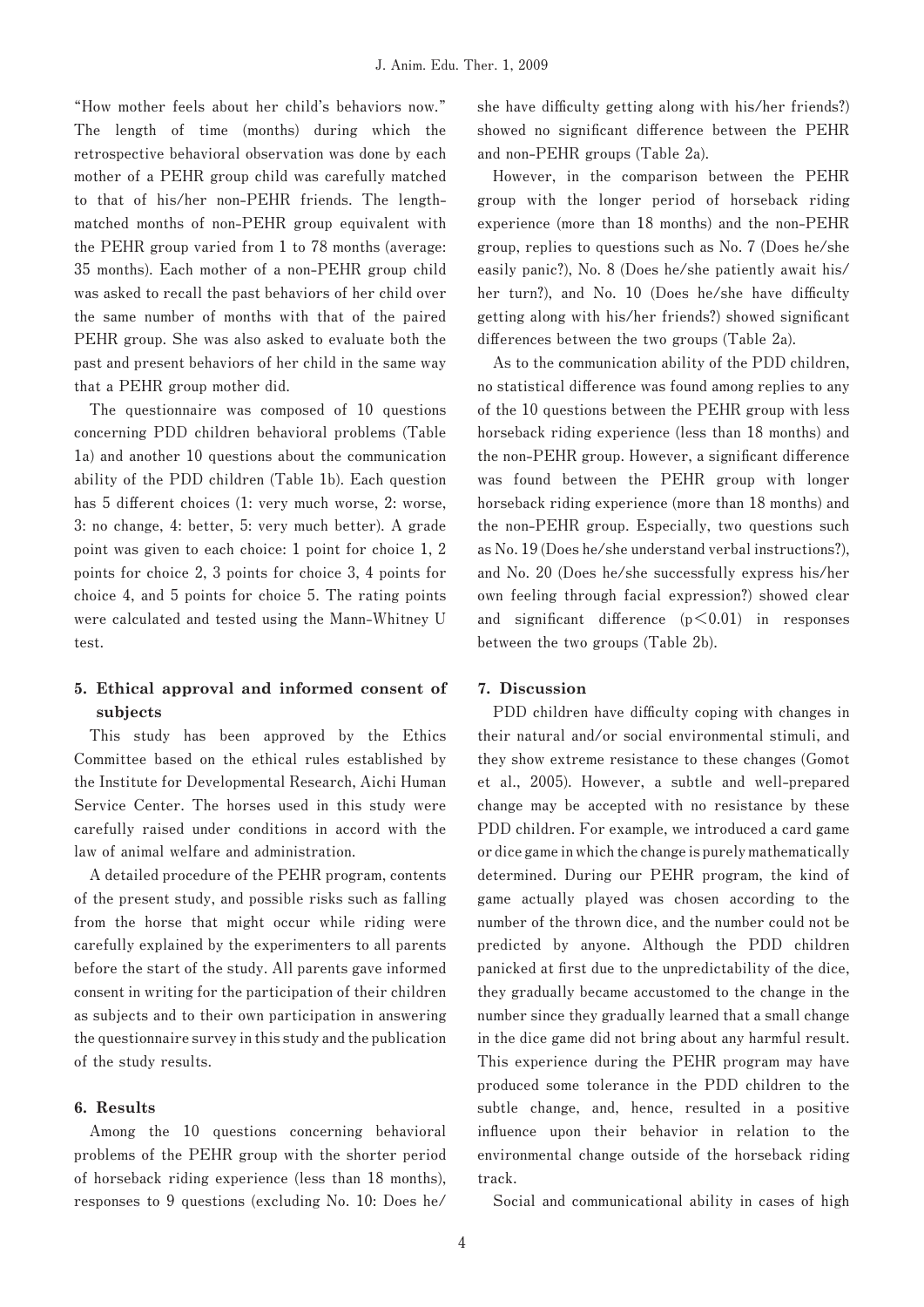|                                                                                               | Length of horseback riding experience<br>(less than 18 months) |                                    | Length of horseback riding experience<br>(more than 18 months) |                                       |                                    |                              |
|-----------------------------------------------------------------------------------------------|----------------------------------------------------------------|------------------------------------|----------------------------------------------------------------|---------------------------------------|------------------------------------|------------------------------|
| Questions regarding<br>behavioral problems                                                    | <b>PEHR</b><br>group<br>$Mean \pm SD$                          | Non-PEHR<br>group<br>$Mean \pm SD$ | Mann-Whitney<br>U                                              | <b>PEHR</b><br>group<br>$Mean \pm SD$ | Non-PEHR<br>group<br>$Mean \pm SD$ | Mann-Whitney<br>$\mathbf{U}$ |
| 1. Is he/she nervous about smells?                                                            | $3.2 \pm 0.4$                                                  | $3.0 \pm 0.4$                      | 27                                                             | $3.1 \pm 0.4$                         | $3.2 \pm 0.4$                      | 129                          |
| 2. Does he/she tend to harm<br>him/herself or others?                                         | $3.2 \pm 0.4$                                                  | $2.9 \pm 0.3$                      | 24                                                             | $3.4 \pm 0.6$                         | $3.4 \pm 0.6$                      | 129                          |
| 3. Does he/she show irritation<br>such as covering his/her ears<br>on hearing strange sounds? | $3.2 \pm 0.4$                                                  | $3.0 \pm 0.0$                      | 26                                                             | $3.2 \pm 0.5$                         | $3.2 \pm 0.5$                      | 145                          |
| 4. Does he/she hate being touched<br>by somebody?                                             | $3.0 \pm 0.0$                                                  | $3.1 \pm 0.3$                      | 30                                                             | $3.3 \pm 0.5$                         | $3.1 \pm 0.3$                      | 119                          |
| 5. Does he/she persist in his/her<br>own way or aberrant<br>retualized behavior?              | $3.2 \pm 0.4$                                                  | $3.1 \pm 0.3$                      | 29                                                             | $3.5 \pm 0.6$                         | $3.2 \pm 0.5$                      | 113                          |
| 6. Can he/she easily get over<br>obsessive affections or<br>emotions?                         | $3.4 \pm 0.5$                                                  | $3.0 \pm 0.4$                      | 21                                                             | $3.7 \pm 0.5$                         | $3.4 \pm 0.7$                      | 114                          |
| 7. Does he/she easily panic?                                                                  | $3.2 \pm 0.4$                                                  | $3.1 \pm 0.5$                      | 29                                                             | $3.6 \pm 0.6$                         | $3.1 \pm 0.6$                      | $81*$                        |
| 8. Does he/she patiently await<br>his/her turn?                                               | $3.2 \pm 0.4$                                                  | $3.2 \pm 0.4$                      | 32                                                             | $3.9 \pm 0.5$                         | $3.4 \pm 0.6$                      | $81*$                        |
| 9. Does he/she move around<br>impatiently and restlessly?                                     | $3.4 \pm 0.5$                                                  | $3.0 \pm 0.0$                      | $20*$                                                          | $3.8 \pm 0.5$                         | $3.4 \pm 0.5$                      | 99                           |
| 10. Does he/she have difficulty<br>getting along with his/her<br>friends?                     | $3.2 \pm 0.4$                                                  | $3.0 \pm 0.0$                      | 26                                                             | $3.6 \pm 0.5$                         | $3.1 \pm 0.5$                      | $82*$                        |

**Table 2a Parents' evaluation of child behavioral problem in two groups**

 $*_{p}<sub>0.05</sub>, **_{p}<sub>0.01</sub>$ 

**functioning autism reportedly improved when peermediated social skill training was introduced (Chung et al., 2006). Helping behaviors of the intellectually disabled (ID) toward peer ID people with autism have been reported to be effective in improving the independent and self-determined behaviors of the ID and the ID with autism (Funahashi, 2000). Besides the positive influence of peers, parent training can successfully contribute to improving child communicative behavior, increased maternal knowledge of autism, enhanced maternal communicational style and parentchild interaction, and reduced maternal depression (McConachie and Diggle, 2007). Thus, in the present study, we introduced parent-child interaction as much as possible in the PEHR program. Parents were encouraged to respond by calling their child's name and appealing with physically pleasant gestures every time the child expressed his/her feeling through verbal or non-verbal communicational signs to his/her parents.**  **Through this approach, the PDD child can learn that there is no harmful stimuli that might irritate his/her psychological field of emotion when he/she wants to express feelings and emotions during the PEHR program.**

**In general, there may be a lack of spontaneity in seeking to share enjoyment, interests, or achievements with other people, and there may also be a lack of social or emotional reciprocity in PDD children (Mental Health Professionals in the United States, 2007). However, as the PEHR program proceeded in this study, the PDD child experienced a stable, peaceful, non- harmful, and non-threatening environment on the horseback riding track. The recognition of their environment, which changed from being "harmful" to "pleasant," is a very important factor in aiding PDD children to courageously seek to spontaneously share enjoyment, interests, or achievements with parents and later with significant others. The PDD children also**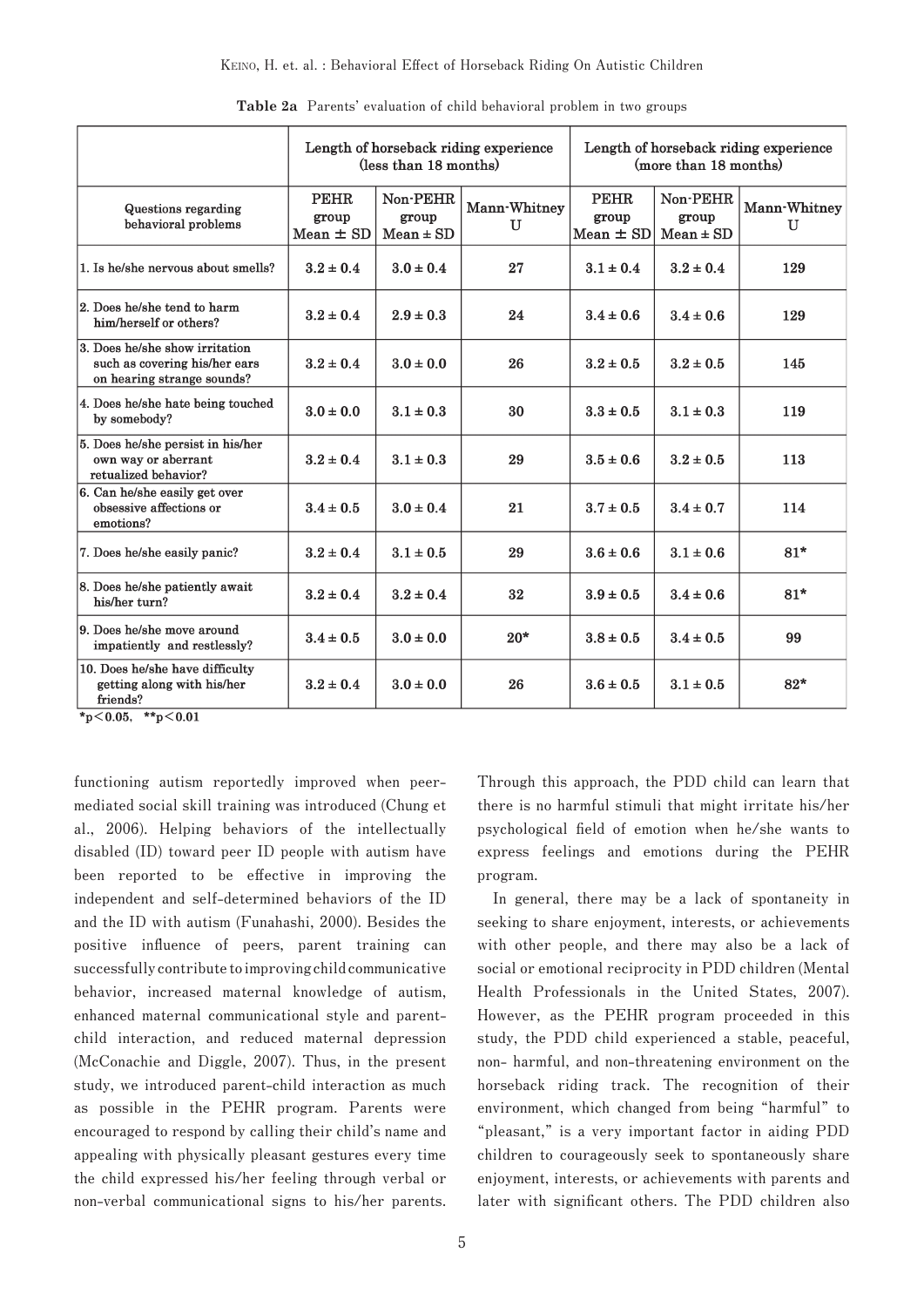|                                                                                           | Length of horseback riding experience<br>(less than 18 months) |                                    |                   | Length of horseback riding experience<br>(more than 18 months) |                                    |                   |
|-------------------------------------------------------------------------------------------|----------------------------------------------------------------|------------------------------------|-------------------|----------------------------------------------------------------|------------------------------------|-------------------|
| Questions regarding<br>behavioral problems                                                | <b>PEHR</b><br>group<br>Mean $\pm$ SD                          | Non-PEHR<br>group<br>$Mean \pm SD$ | Mann-Whitney<br>U | <b>PEHR</b><br>group<br>Mean $\pm$ SD                          | Non-PEHR<br>group<br>$Mean \pm SD$ | Mann-Whitney<br>U |
| 11. Does he/she have strong likes<br>and dislikes?                                        | $3.2 \pm 0.4$                                                  | $3.2 \pm 0.4$                      | 31                | $3.2 \pm 0.4$                                                  | $3.0 \pm 0.3$                      | 121               |
| 12. Can he/she play any "Win<br>or Lose" game with friends?                               | $3.0 \pm 0.0$                                                  | $3.2 \pm 0.4$                      | 28                | $3.4 \pm 0.5$                                                  | $3.2 \pm 0.4$                      | 111               |
| 13. Does he/she make eye to eye<br>contact with others?                                   | $2.8 \pm 0.8$                                                  | $3.2 \pm 0.6$                      | 24                | $3.6 \pm 0.6$                                                  | $3.4 \pm 0.5$                      | 116               |
| 14. Does he/she tend to point<br>his/her finger at others?                                | $3.2 \pm 0.4$                                                  | $3.1 \pm 0.3$                      | 29                | $3.4 \pm 0.5$                                                  | $3.2 \pm 0.4$                      | 119               |
| 15. Does he/she play "Cowboy and<br>Indians"? Does he/she play<br>"School"?               | $3.0 \pm 0.0$                                                  | $3.1 \pm 0.3$                      | 30                | $3.5 \pm 0.5$                                                  | $3.2 \pm 0.5$                      | 98                |
| 16. Does he/she respond to verbal<br>approaches by his/her parents?                       | $3.2 \pm 0.4$                                                  | $3.2 \pm 0.6$                      | 32                | $3.8 \pm 0.6$                                                  | $3.4 \pm 0.5$                      | 88*               |
| 17. Does he/she play with other<br>children?                                              | $3.2 \pm 0.4$                                                  | $3.1 \pm 0.3$                      | 29                | $3.5 \pm 0.5$                                                  | $3.1 \pm 0.5$                      | $90*$             |
| 18. Does he/she express any sign of<br>his/her own will or desire?                        | $3.4 \pm 0.5$                                                  | $3.2 \pm 0.6$                      | 23                | $3.7 \pm 0.5$                                                  | $3.3 \pm 0.6$                      | $91*$             |
| 19. Does he/she understand verbal<br>instruction?                                         | $3.2 \pm 0.4$                                                  | $3.2 \pm 0.6$                      | 32                | $3.9 \pm 0.4$                                                  | $3.4 \pm 0.5$                      | $65***$           |
| 20. Does he/she successively<br>express his/her own feeling<br>through facial expression? | $3.2 \pm 0.4$                                                  | $3.2 \pm 0.6$                      | 29                | $3.8 \pm 0.4$                                                  | $3.2 \pm 0.4$                      | $68**$            |

**Table 2b Parents' evaluation of communication ability of their child in two groups**

 $*_{p}<sub>0.05</sub>, *<sub>p</sub><sub>0.01</sub>$ 

**learn that they are free to express their own feelings and emotions and that emotional reciprocity with parents can always be accepted with pleasant feelings expressed by parents and other people participating in the PEHR program.**

**Meinersmann (2008) proposed a hypothesis that participation in equine-facilitated psychotherapy with adult female survivors of abuse would result in increased self-esteem, self-efficacy, and feelings of empowerment, as well as decreased anxiety and depression.**

**In this study, we found that social and communication behaviors were improved in PDD children after participating in the PEHR program and that this behavioral improvement was maintained fairly well in their daily living situation, such as in interpersonal activity with family members at home.**

**A theoretical basis for this phenomenon is presented in a study on musical empathy (Funahashi and Carterette, 1985). Application of this hypothetical**  **model of "empathy to music" to the cognitively interpreted "positive field of emotion" of PDD children in the PEHR program is very important for the improvement of social and communication abilities.**

**Once the positive (pleasurable) field of emotion was established, PDD children adopted a new strategy of changing their cognitive and emotional evaluation of new stimuli. Thus, PDD children regarded the new stimuli as non-harmful and non-threatening. As a result, PDD children experiencing PEHR may try to spontaneously share enjoyment, interests, or achievements, and social or emotional reciprocity with parents. In fact, the severe PDD children in the PEHR program who had not successfully established an interpersonal relationship may develop first an intimate relationship with the horse rather than people. They then gradually establish interpersonal relationships with people (the leader and the side walkers) who supported them in PEHR. Ultimately, these children showed improvement in their social and communication behaviors with**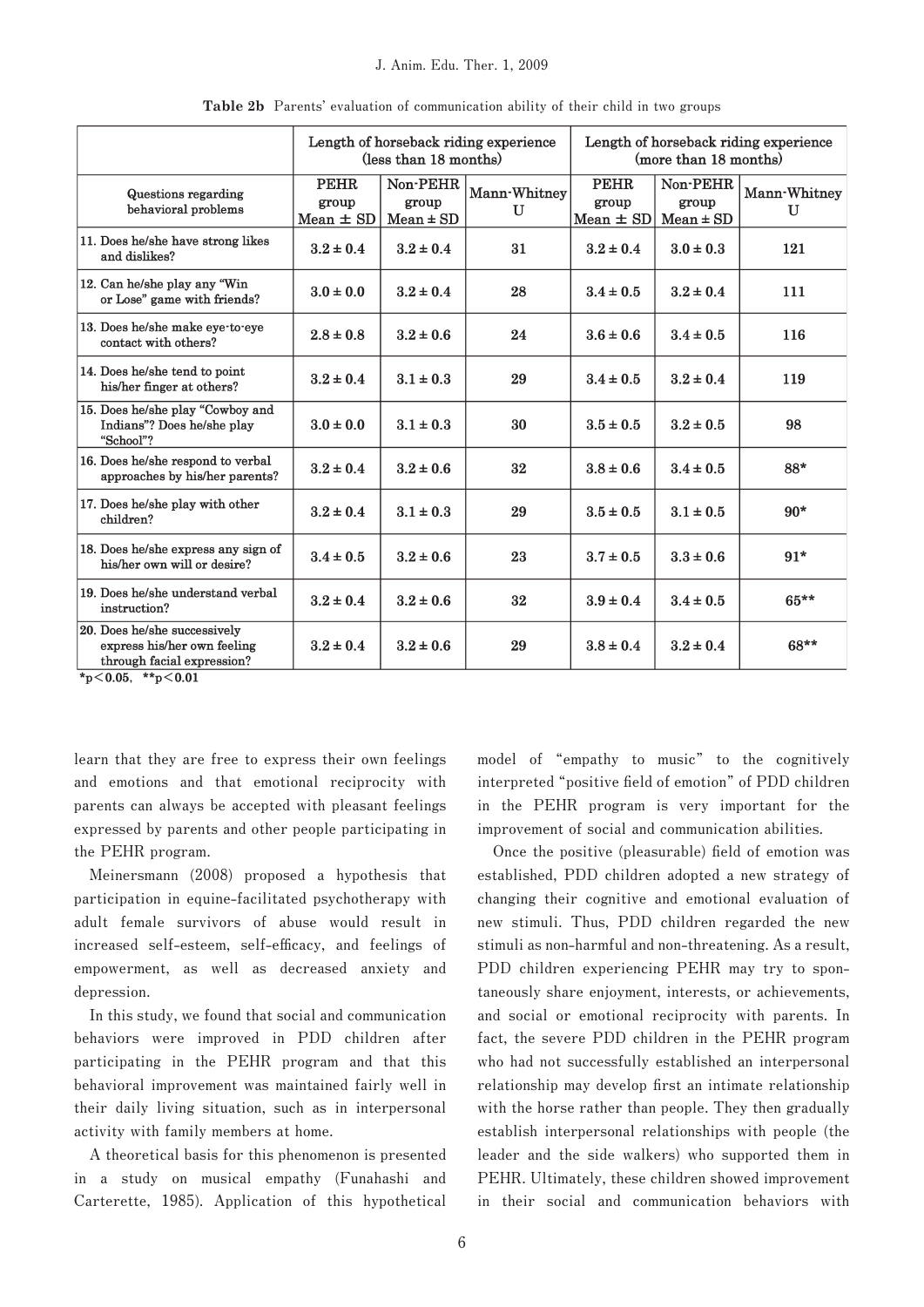**people. In the PEHR program, especially when the horse was trotting, PDD children started smiling and facially expressed their joy and pleasure. Then, they became eager to express their joyful feeling physically or verbally by babbling and, in the advanced stage, with meaningful words. They also became very willing to convey their happiness to their parents and looked for positive emotional responses in their parents' facial expressions through eye-to-eye contact.**

**The behavioral changes of PDD children observed in this study strongly support the hypothesis of "positive field of emotion" presented by Funahashi (1985). To further maintain the improved social and communication behaviors of the PDD children under normal social situations, including activities with family members at home, it is suggested that the positive and pleasurable field of emotion must be firmly formed and maintained. The PEHR program is clearly one way to stimulate a positive and pleasurable field of emotion in the minds of PDD children.**

### **References**

- **Charman, T. 2005. Autism spectrum disorders. Psychiatry, 4, 81-84.**
- **Chung, K.M., Reavis, S., Mosconi, M., Drewry, J., Matthews, T. and Tassé, M.J. 2007. Peer-mediated social skills training program for young children with high-functioning autism. Research in Developmental Disabilities, 28, 423- 436.**
- **Eldevik, S., Eikeseth, S., Jahr, E. and Smith, T. 2006. Effects of low-intensity behavioral treatment for children with autism and mental retardation. Journal of Autism and Developmental Disorder, 36, 211-224.**
- **Funahashi, A. and Carterette, E.C. 1985. Musical Empathy (Einfühlung). Journal of Auditory Research, 25, 47-65.**
- **Funahashi, A. 2000. Observation of interpersonal helping behaviors among people with severe intellectual disability. Journal of Intellectual Disability Research, 44, 291.**
- **Gomot, M., Bernard, F.A., Davis, M.H., Belmonte, M.K., Ashwin, C., Bullmore, E.T. and Baron-Cohen, S. 2006. Change detection in children with autism: an auditory event-related fMRI study. NeuroImage, 29, 475-484.**
- **Herbert, M.R., Ziegler, D.A., Deutsch, C.K., O'Brien, L.M., Kennedy, D.N., Filipek, P.A., Bakardjiev, A.I., Hodgson, J., Takeoka, K., Makris, N. and Caviness Jr. V.S. 2005. Brain asymmetries in autism and developmental language disorder: a nested whole-brain**

**analysis. Brain, 128, 213-226.**

- **Keino, H., Sumi, S. and Keino, H. 2007. Examination of horse-back riding program for the children with Pervasive Developmental Disorders. Psychiatria et Neurologia Paediatrica Japonica, 47, 173-182.**
- **Keino, H., Takezawa, T., Hasegawa, S., Funahashi, A., Miwa, C., Banno, T. and Keino, H. 2009. Therapeutic riding program to facilitate the ability of verbal communication of the children with Pervasive Developmental Disorder. Japanese Journal of Autistic Spectrum, in press.**
- **Leitão, L.G. 2004. Psycho-educational riding and autism, an exploratory study. Análise Psicológica, 22, 335-354.**
- **Mancil, G.R., Conroy, M.A. and Haydon, T.F. 2009. Effects of a modified milieu therapy intervention on the social communicative behaviors of young children with autism spectrum disorders. Journal of Autism and Developmental Disorders, 39, 149-163.**
- **Martin, F. and Farnum, J. 2002. Animal-assisted therapy for children with pervasive developmental disorders. Western Journal of Nursing Research, 24, 657-670.**
- **McConachie, H. and Diggle, T. 2007. Parent implemented early intervention for young children with autism spectrum disorder: a systematic review. Journal of Evaluation in Clinical Practice, 13, 120-129.**
- **Meinersmann, K.M., Bradberry, J. and Roberts, F.B. 2008. Equine-facilitated psychotherapy with adult female survivors of abuse. Journal of Psychosocial Nursing, 46, 37-42.**
- **Mental health professionals in the United States. 2007. Pervasive developmental disorders. Diagnostic and Statistical Manual of Mental Disorders (DSM-IV).**
- **Muhle, R., Trentacoste, S.V. and Rapin, I. 2004. The genetics of autism. Pediatrics, 113, e472-486.**
- **Panerai, S., Ferrante, L. and Zingale, M. 2002. Benefits of treatment and education of autistic and communication handicapped children (TEACCH) programme as compared with a non-specific approach. Journal of Intellectual Disability Research, 46, 318-327.**
- **Schaaf, R.C. and Miller, L.J. 2005. Occupational therapy using a sensory integrative approach for children with developmental disabilities. Mental Retardation Developmental Disabilities Research Reviews, 143-148.**
- **Stephens, C.E. 2008. Spontaneous imitation by children with autism during a repetitive musical play routine. Autism, 12, 645-671.**
- **Whitaker-Azmitia, P.M. 2005. Behavioral and cellular consequences of increasing serotonergic activity during brain development: a role in autism. International Journal of Developmental Neuroscience, 23, 75-83.**
- **World Health Organization. 2007. International statistical classification of diseases and related health problems 10th revision (ICD-10). http//www.who.int/ classification/ apps/icd/icd10online/gf80.htm.**